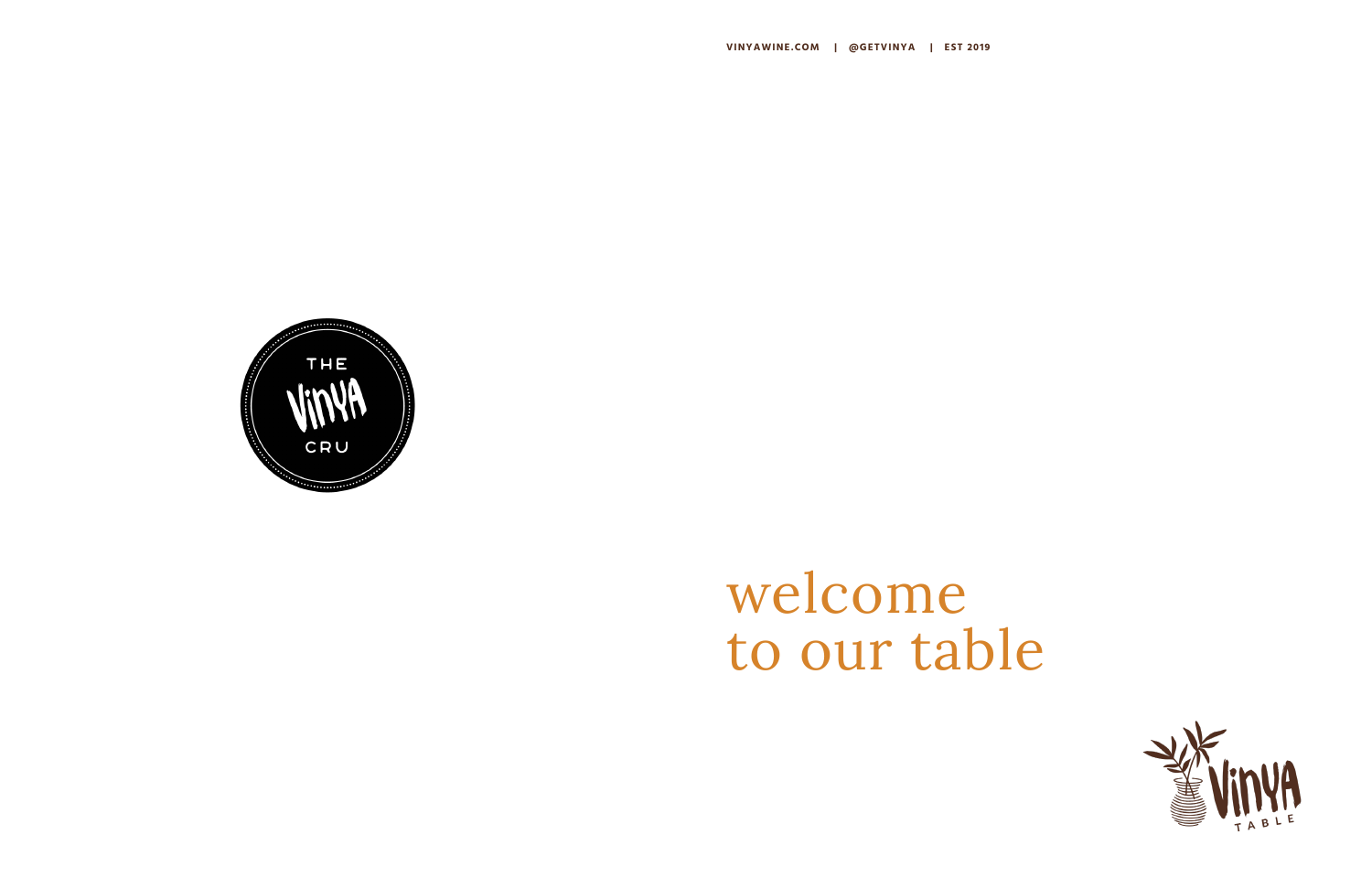#### meats

![](_page_1_Picture_44.jpeg)

**42oz Creek Stone Farm Tomahawk** \$142

Choice of chimichurri, béarnaise, black truffle butter, or peppercorn sauce *—Surf it up* | add lobster tail \$32

red cabbage slaw, chimichurri aioli, homemade barbeque sauce \$65

**Vinya Burger** | American Wagyu by Meat N' Bone, smoked gouda, bacon, fried egg, caramelized onion, truffle aioli, brioche bun, served with fries \$22

#### **Smoked Bone-In Short Rib**

**Table Bread Service** | homemade puff pastry, balsamic-oregano oil, nduja cream \$9

> **Chateaubriand 6oz or 12oz**  potato roulette, béarnaise \$39 or \$74

**Moroccan Lamb Chop** | dijon-panko crust charred onion-baba ghanoush, crispy chickpea salad \$48

**Roasted Half Chicken** | herbed mashed potatoes, lemon-thyme au jus \$21

### small plates

**Dressed Oysters** | 1/2 dozen west coast, rosé mignonette, cucumber-mint \$24

**Smoked Burrata** | rainbow beet carpaccio, pistachio-basil pesto \$20

**Hamachi Tiradito** | aji amarillo leche de tigre, torched orange, crispy quinoa \$24

**Venison Carpaccio** | arugula, crispy capers, parmigiano, truffle caviar \$22

**Caesar Salad** | pork belly croutons, parmesan, anchovy vinaigrette \$16

**Scallop & Wagyu Tartare** | rice crisp, teriyaki glaze \$22

**Morcilla Spring Rolls** | onion marmalade, madeira wine \$14

Add Protein | steak \$10, chicken \$8, grilled shrimp \$8

**Medjool Dates** | cantimpalo chorizo, goat cheese, truffle aioli \$12

![](_page_1_Picture_9.jpeg)

Minimum selection of 3 Served with fig jam, olives, baguette

#### **Cheese**

Beemster XO Gouda | Netherlands aged 26 months  $$6$ Bayley Hazen Blue | Vermont \$6 Delice Bourgogne Triple Crème | France  $$6$ Taleggio | Italy \$5

**Classic Osetra | Caviar Russe (28g)**, Blini, Crème Fraîche, Two Glasses of **Grower Champagne** \$150

#### **Charcuterie**

Prosciutto San Daniele | Italy aged 24 months  $$6$ Wild Boar Salami | USA \$7 Calabrese | Italy  $$5$ Lorzino | Italy  $$6$ Rosette de Lyon | France  $$6$ 

medium plates

Mashed Cauliflower \$8 Sautéed Wild Mushrooms \$10 Brussel Sprouts \$10 Cilantro Rice \$5 Grilled Asparagus \$10 Herbed Mashed Potatoes \$8 French Fries \$6 | Truffle Fries \$10

![](_page_1_Picture_35.jpeg)

**Pernod Mussels** | pernod cream, chili oil, toasted baguette \$18

**Grilled Provoleta** | confit tomato, gremolata, grilled rustic bread \$22

**Lamb Baklava** | braised lamb, spiced pistachio, honey-orange glaze \$18

**Octopus** | hearts of palm, cilantro, jalapeño \$26

**Charred Cauliflower** | curry-coconut cream, scallion gremolata \$24

### soups & salads

**Corn & Crab Chowder** \$12

**Black Lentil & Quinoa Salad** | sundried tomato, chickpeas, grilled feta \$14

**Summer Salad** | arugula, pomodorini, compressed watermelon, feta, toasted almonds, mint \$16

#### rice & pasta

**Mariano's Gnocchi** | tomato passata, basil, parmesan \$22

**Braised Lamb Moussaka** pasta-eggplant layers, sage béchamel, grilled halloumi \$22

**Lobster Ravioli** | squid ink pasta, lobster bisque, tarragon \$39

**Wild Mushroom Risotto** manchego, truffle pesto \$28

**Crispy Paella** | seafood, chorizo, vela pepper \$26

caviar & champagne experience

### fish & seafood

**Lobster Thermidor Fondue** gruyère-cognac sauce, grilled rustic bread \$40

**Local Grouper** | bacon-pistachio crust, roasted cauliflower florets \$36

**Atlantic Cod Moqueca** | roasted peppercoconut cream stew, jasmine rice \$26

**Zarzuela** | cuban seafood "hot pot," chorizo, clam-tomato broth, cilantro rice \$45

#### **SIDES FOR SHARING**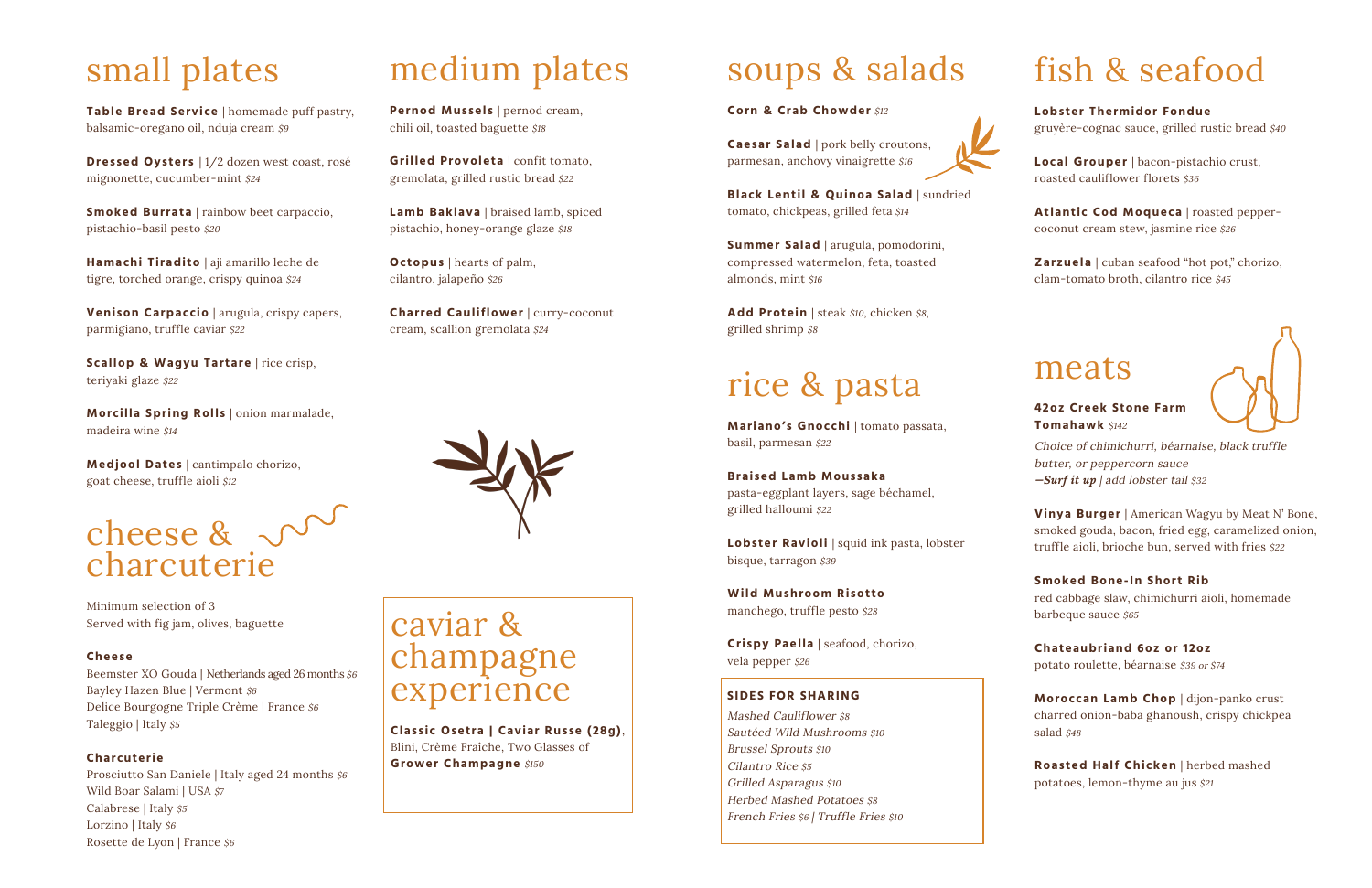![](_page_2_Picture_0.jpeg)

#### desserts

#### **Piña Colada Pavlova** \$12

**Hazelnut Mousse \$12** 

Guava Flan \$8

**Carrot Cake Tres Leches** \$10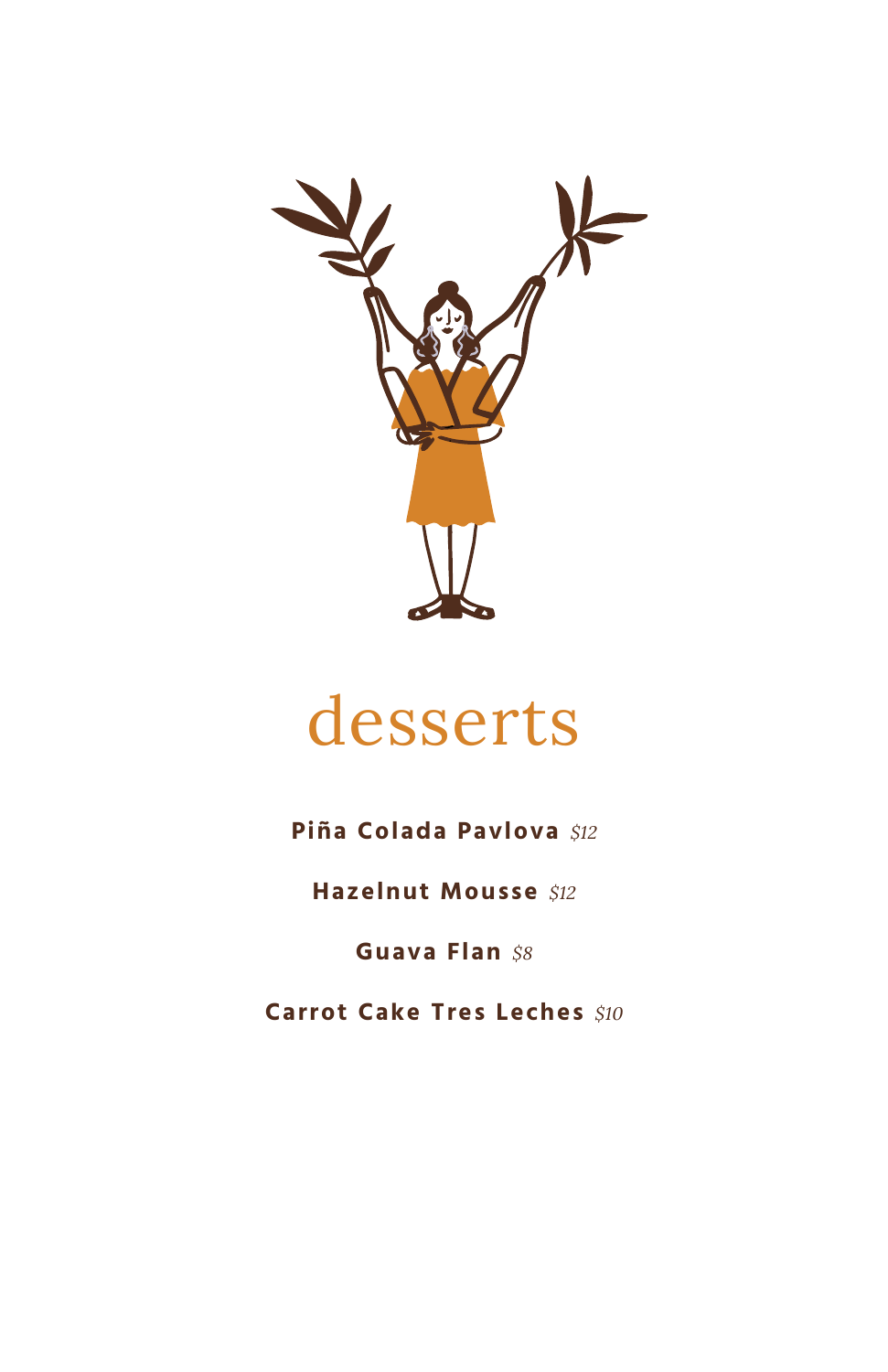![](_page_3_Picture_0.jpeg)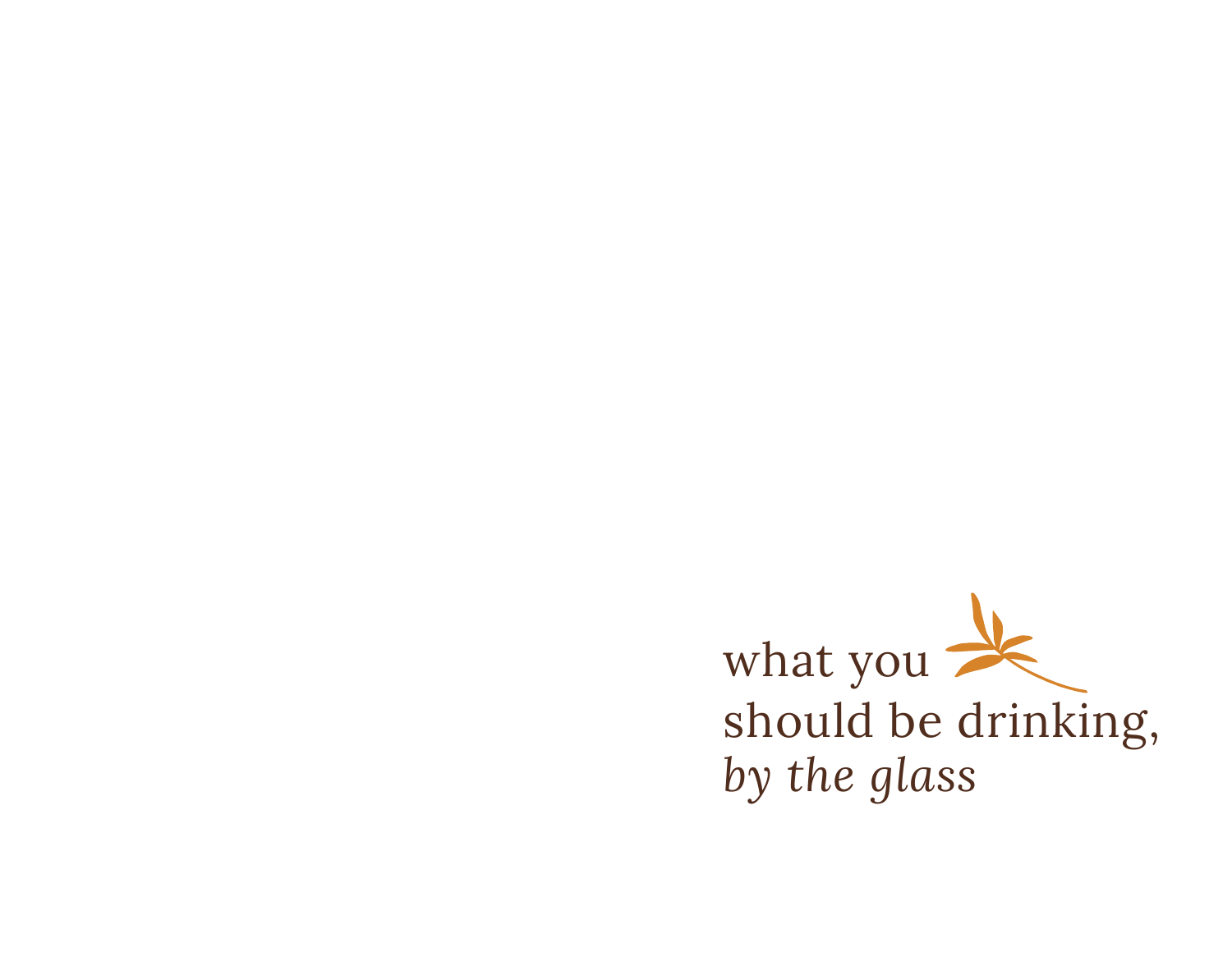#### there's never a bad time for bubbles

**House Bubbly | FRA** no-brainer, no fuss, easy drinking \$12gl \$40btl

**Crémant de Limoux Rosé by Maison Antech | FRA**  so good, you'll think it's Champagne! \$16gl \$55btl

**Small House Champagne by Pierre Cellier | FRA** from the Gonet family, staff favorite, dry \$20gl \$75btl (*add Truffle Salt rim for \$5!*)

#### rosé, ramato, ruby, & orange!

**Provence Rosé by Jas des Vignes | FRA** pale pink, raspberry, blood orange, dry \$13gl \$40btl

**Ramato of PInot Grigio by Castello di Spessa | ITL** don't you dare call it rosé, it's Ramato! \$15gl \$60btl

**Bandol Rosé by Bastide Blanche | FRA** ruby color, lots of oomph, bone dry \$18gl \$75btl

**Orange Wine "Light" by Cardedu | ITL** not super orangey, from Sardinia, stone fruity & floral \$16gl \$58btl

![](_page_4_Picture_9.jpeg)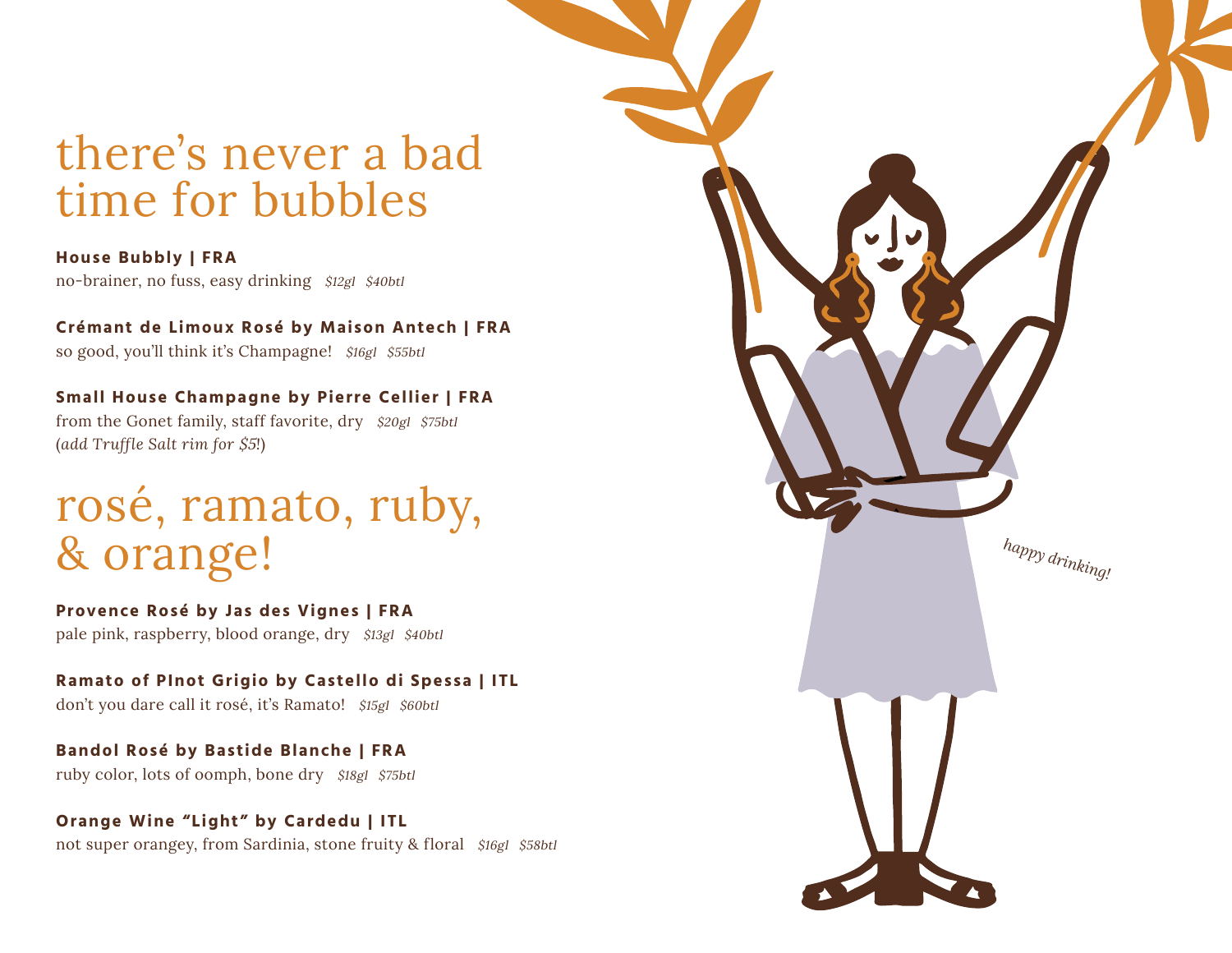![](_page_5_Picture_0.jpeg)

## white wines: light to full

**Patio Pounder White** no fuss deliciousness, shut up and drink me! \$10gl \$38btl

**Riesling Kabinett, Ayler Kupp by Bischöfliche | GER** sweet tart, lime sorbet, cold stone, super light \$15gl \$60btl

**Godello, Polvorete by Emilio Moro | ESP** limey, peachy goodness, no oak \$13gl \$47btl

**Petit Chablis by Alain Geoffroy | FRA** mineral bomb, crisp citrus and apple, light \$16gl \$55btl

**German Pinot Blanc by Gut Hermannsberg | GER** think of me as the "cool" Pinot Grigio, medium \$15gl \$49btl

**Piedmontese Nascetta by Elvio Cogno | ITL** rare Piedmontese grape, wowzer! \$18gl \$69btl

**Verdicchio Classico by Sartarelli | ITL** a little salty and green, in a good way \$13gl \$44btl

**Sauvignon Blanc, Dividing Line by Fincher & Co. | NZL** mineral bomb, candied citrus, granny smith apple, full bodied \$18gl \$75btl

**Chardonnay, La Rivière by Maritana | CA** luscious yet elegant style from beloved Donald Patz \$20gl \$75btl

**Hermitage Blanche by JL Chave | FRA \*2013** from our cellar: decadent, world-class Marsanne \$150 *full glass only*

**Vinya Drinking Cru's Secret White | OR** hint: I'm an Oregon white, but made from Pinot Noir! \$17gl \$65btl *\*For Vinya Drinking Cru, Members Only*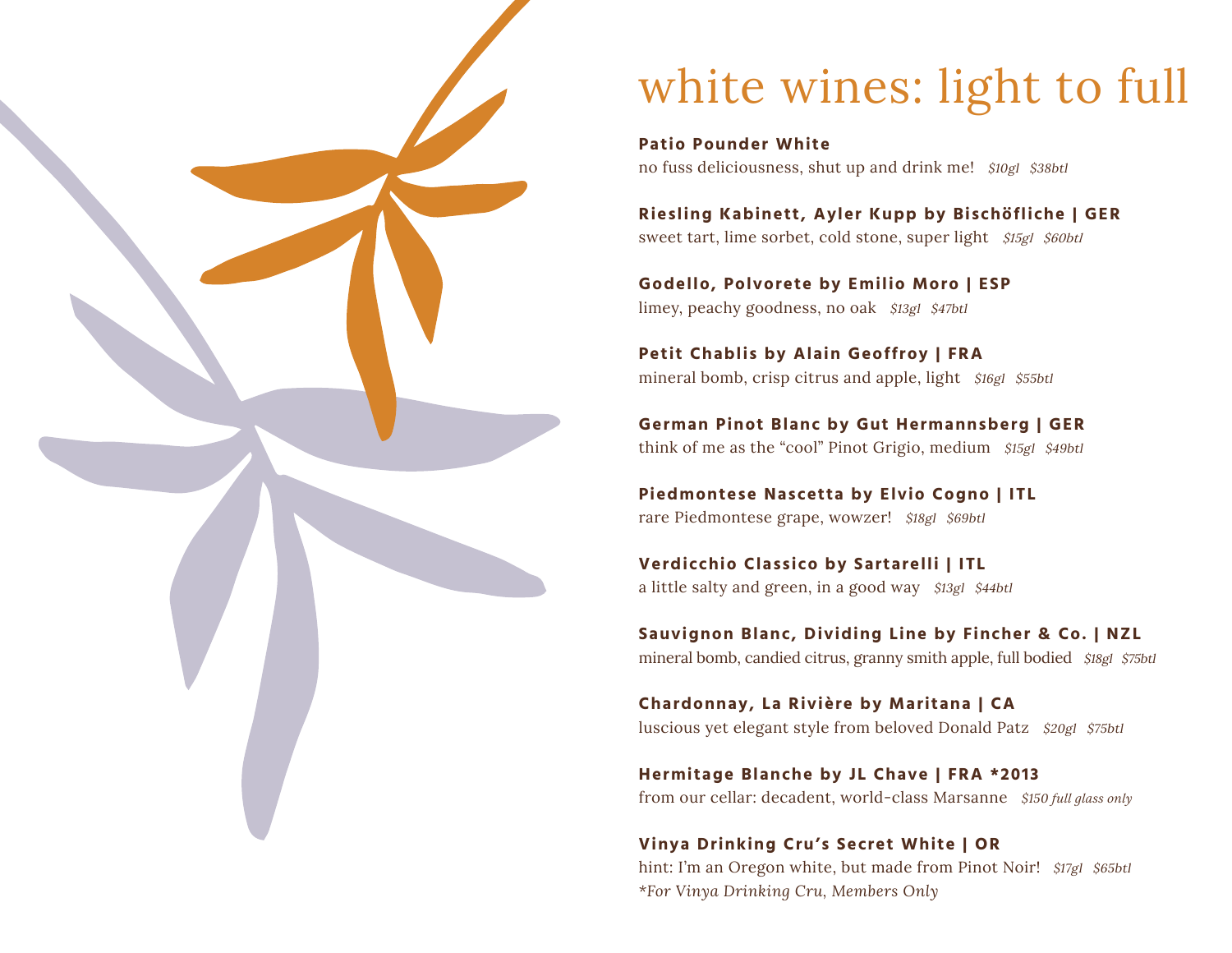### red wines: light to full

**Patio Pounder Red** no fuss deliciousness, shut up and drink me! \$11gl \$38btl

**Mexican Carignan Blend by Santo Tomas | MEX** red and black fruits, friendly spice, light \$12gl \$45btl

**Spanish Mencía by Castro Ventosa/Raul Perez | ESP** tart reds & purples, tutti-frutti goodness, medium \$14gl \$55btl

**Santa Rita Hills Pinot Noir by the Hilt Estate | CA** from the family of Screaming Eagle, sleek & sexy \$22gl \$90btl

**Pommard, Grand Clos des Épenots by Courcel | FRA \*2015** from our cellar: powerhouse vintage from Pommard's finest \$75 *full glass only*

**Malbec, Un Mundo Chiquito by Vistalba | ARG** fruitcake, violets & spice, medium \$13gl \$40btl

**Nebbiolo d'Alba by San Silvestro | ITL** oodles of sweet & sour fruit, rosy licorice spice, bone dry \$15gl \$58btl

**Barolo, Villero Cru by Giuseppe Mascarello | ITL \*2001** from our cellar: old-school producer, collectible vintage \$125 *full glass only*

**Brunello di Montalcino by Bartoli Giusti | ITL** richly red fruited, surprisingly soft & stunning! \$25gl \$95btl

**Old Vine Grenache by Seppeltsfield | AUS** like a souped-up Pinot, melt-away tannin, big \$15gl \$54btl

![](_page_6_Picture_11.jpeg)

#### **Napa Cabernet-Zinfandel by Hope Dies Last | CA**

dark and velvety, va va va voom! \$18gl \$65btl

**Napa Cabernet, Cask 23 by Stag's Leap Wine Cellars | CA \*1993**

from our cellar: pure Cabernet from Fay & SLV vineyards \$95 *full glass only*

**Ribera del Duero, Corimbo by La Horra/Roda | ESP** best Ribera for the price, savory & decadent \$19gl \$70btl

**Château Margaux, First Growth | FRA \*2018** from our cellar: 100 points, need we say more? \$299 *full glass only*

#### **Vinya Drinking Cru's Secret Red | ITL**

Hint: I'm an iconic Montepulciano d'Abruzzo with age! \$75 *full glass only \*For Vinya Drinking Cru, Members Only*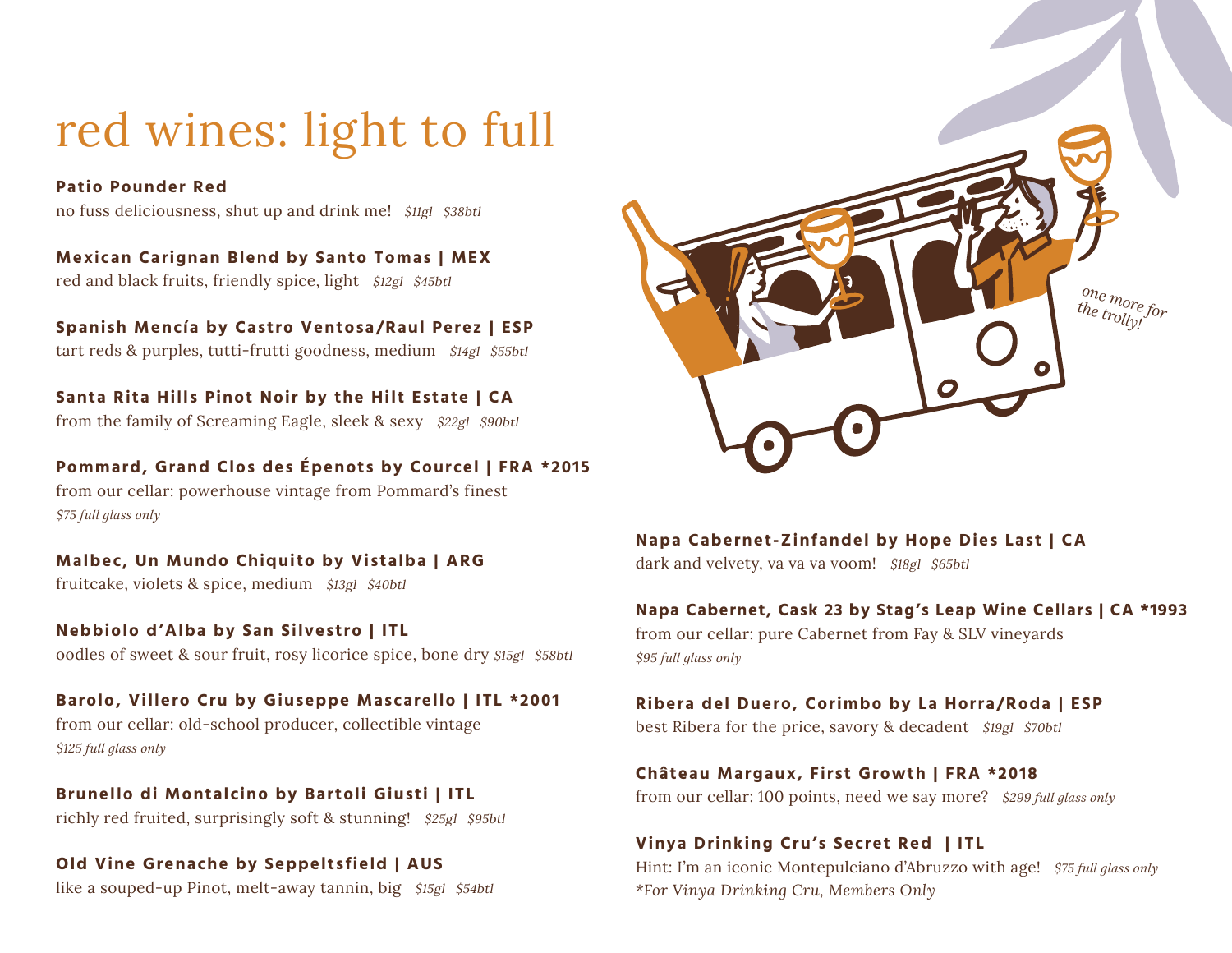*bottles have more fun*

> what you should be drinking, *by the bottle*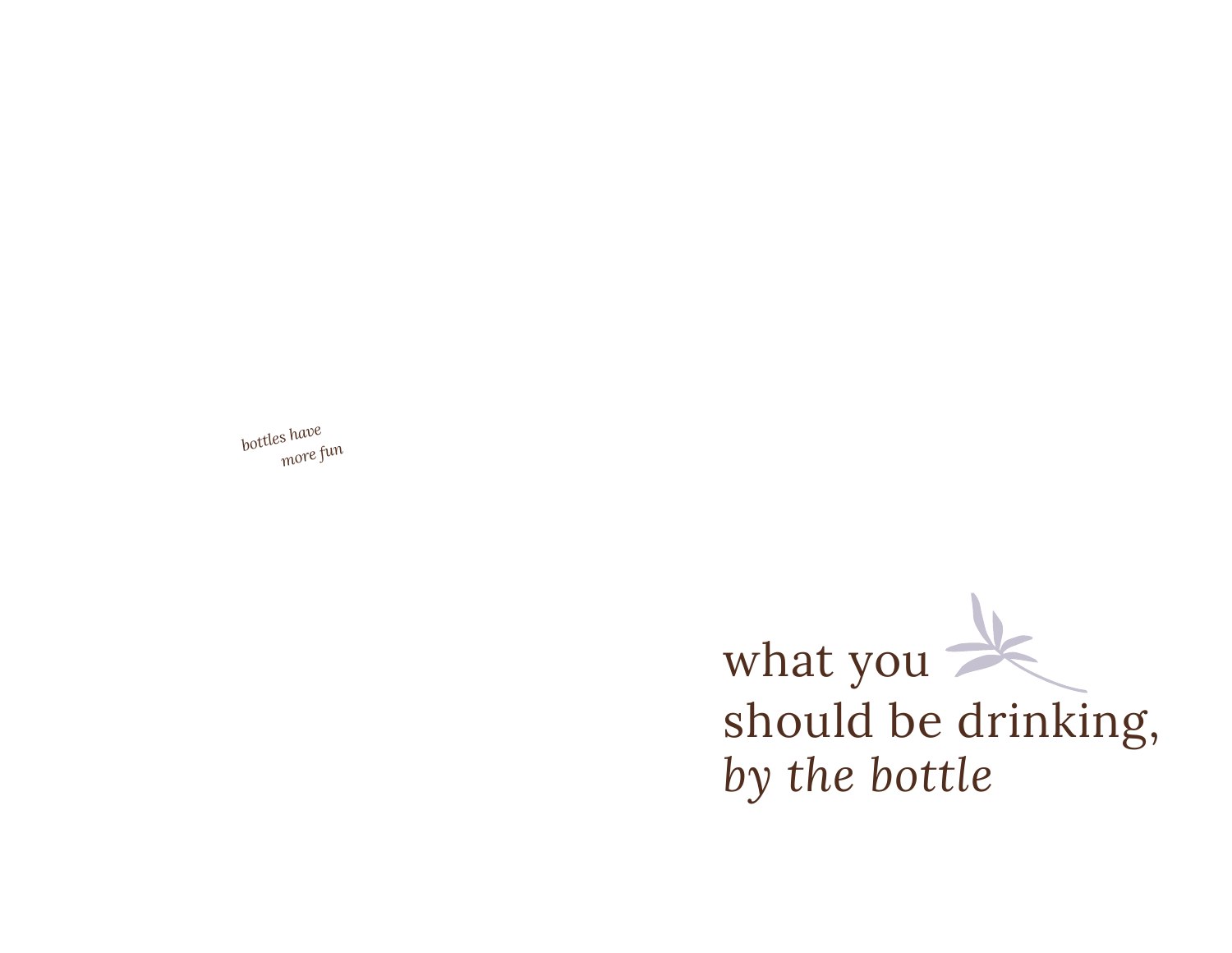#### there's never a bad time for bubbles

**Dry Prosecco Rosé** by Canevel | ITL \$45btl

**Made like Champagne, Crémant de Limoux**  by Maison Antech | FRA \$59btl

**Franciacorta Brut** by Ricci Curbastro | ITL \$78btl

**Champagne Rosé** by Pierre Paillard | FRA \$155btl

**Vintage Champagne** by Salon | FRA \*2004 \$1,200btl

#### rosé, ramato, ruby, & orange!

Pale Pink Provence Rosé by Villa Riviera | FRA \$50btl

**Ramato of Pinot Grigio from Friuli**  by Castello di Spessa | ITL \$60 btl

**Cerasuolo d'Abruzzo, Amphora Style**  by Ciavolich | ITL \$80btl

**Orange Wine "Light" from Sardinia**  by Cardedu | ITL \$65btl

### white wines: light to full

**Piedmontese Arneis** by Malvira | ITL \$50btl

**Big Bottle (1L) of Pinot Blanc from the Pfalz**  by Brand | GER \$47btl

Willamette Blanc of Pinot Noir by Kelley Fox | OR \$65btl

**Chablis 1er Cru, Butteaux** by Servin | FRA \$89btl

**Library Chablis Grand Cru, Bougros**  by William Fèvre | FRA \*2007 \$275btl

**Somm's Burg Choice, Saint-Romain**  by Caroline Parent | FRA \$98btl

**Cult Meursault, Les Chevalières** by Fabien Coche | FRA \$175btl

**Sonoma Coast Chardonnay** by Montagne Russe | CA \$75btl

**Provence Vermentino** by Grand Boise | FRA \$56btl

**Sauvignon Blanc, Collio** by Castello di Spessa | ITL \$95btl

**Alsace Riesling Grand Cru Schlossberg**  by Paul Blanck | FRA \*2016 \$96btl

**Northern Rhône Viognier** by François Villard | FRA \$65btl

**Pecorino, Amphora Style**  by Ciavolich from Abruzzo | ITL \$88btl

**Library Sémillon from Livermore Valley**  by Kalin Cellars | CA \*2001 \$120btl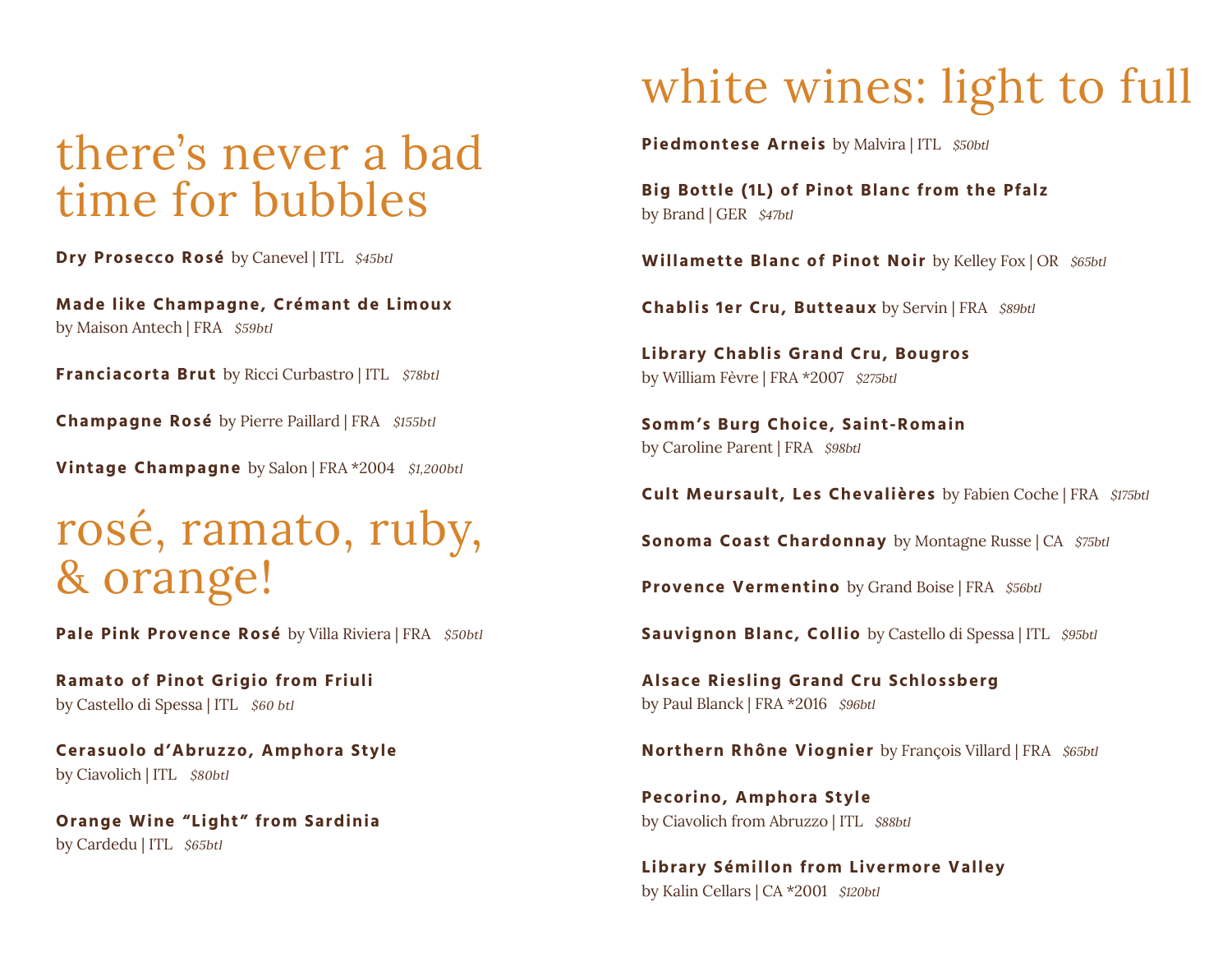#### red wines: light to full

**Light Trousseau** by Combe/Stolpman | CA \$67btl

**Juicy Saumur-Champigny from the Loire**  by Chaintres | FRA \$60btl

**Pinot-like Mencía**  by Castro Ventosa/Raul Perez | ESP \$55btl

**Morgon, Cru Beaujolais** by Leyre-Loup | FRA \$57btl

**Classic Bourgogne** by Château de la Greffière | FRA \$70btl

**Chambolle-Musigny** by Henri Juoan | FRA \*2017 \$175btl

**Clos de la Roche Grand Cru**  by Armand Rousseau | FRA \* 2006 \$1,000btl

**Oregon Pinot Meunier** by The Eyrie Vineyards | OR \$76btl

**Santa Barbara Pinot** by The Hilt Estate | CA \$90btl

**Russian River Pinot, Moonshine Ranch**  by Maritana/Donald Patz | CA \$125btl

**High-Altitude, Mendoza Pinot Noir**  by Domaine Nico/Laura Catena | ARG \$75btl

**Soft Style of Dolcetto d'Alba**  by Cascina Fontana | ITL \$48btl

![](_page_9_Picture_13.jpeg)

Alto Piemonte, Sizzano by Monsecco | ITL \*2016 \$80btl

**Barolo Riserva** by Costa di Bussia | ITL \*2013 \$119btl

Library Barbaresco by Fratelli Grasso | ITL \*2006 \$105btl

**Library Barolo Riserva** by Giacomo Borgogno | ITL \*1985 \$600btl

**Somm's Italian Choice, Chianti Classico**  by Monteraponi | ITL \$79btl

**Brunello di Montalcino, Poggio Cerrino**  by Enzo Tiezzi | ITL \$99btl

**Cannonau di Sardinia** by Piero Mancini | ITL \$55btl

**Greek Xinomavro with Age** by Taralas | GRC \*2007 \$100btl

**Rioja Gran Reserva** by Marqués de Legarda | ESP \*2004 \$75btl

**Rioja Gran Reserva** by Corral | ESP \*1978 \$275btl

**Ribera del Duero, Corimbo I** by Bodegas La Horra | ESP \*2014 \$150btl

**Saint-Joseph, Reflets** by François Villard | FRA \$68btl

**Traditional Châteauneuf-du-Pape**  by Pierre Usseglio | FRA \$100btl

**Rare Magnum of Châteauneuf-du-Pape**  by Vieux Télégraphe | FRA \*1986 \$850btl

**Library Bandol Rouge**  by Domaine Tempier, Cuvée Cabassaou | FRA \*2003 \$350btl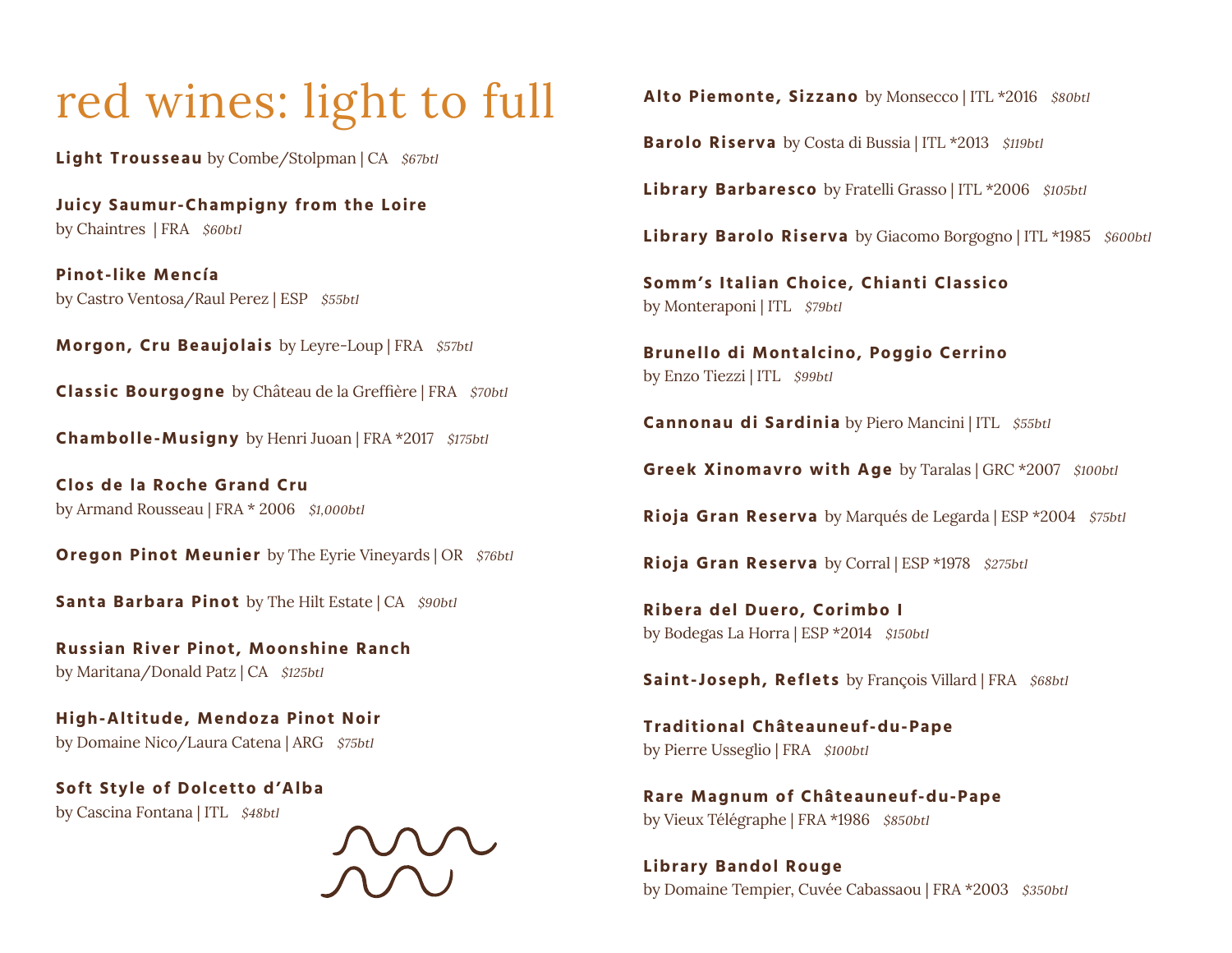#### red wines: light to full (cont'd)

**Second Label Bordeaux,**  Les Pelerins de Lafon-Rochet | FRA \$90btl

**Zinfandel with Age, Sodini Vineyard**  by Rochioli | CA \*2000 \$150btl

**Malbec, Vista Flores** by Albaflor | ARG \$46btl

**Malbec Blend**  by Cuvelier Los Andes/Léoville-Poyferré | ARG \$84btl

**Classic Napa Valley Cabernet Sauvignon**  by Croze | CA \$95btl

**Library Napa Valley Cabernet Sauvignon**  by Spring Mountain | CA \*2006 \$150btl

**Library Napa Valley Cabernet Sauvignon**  by Spotteswoode | CA \*1989 \$450btl

**Best Amarone Ever** by Corte Sant' Alda | ITL \$185btl

![](_page_10_Picture_9.jpeg)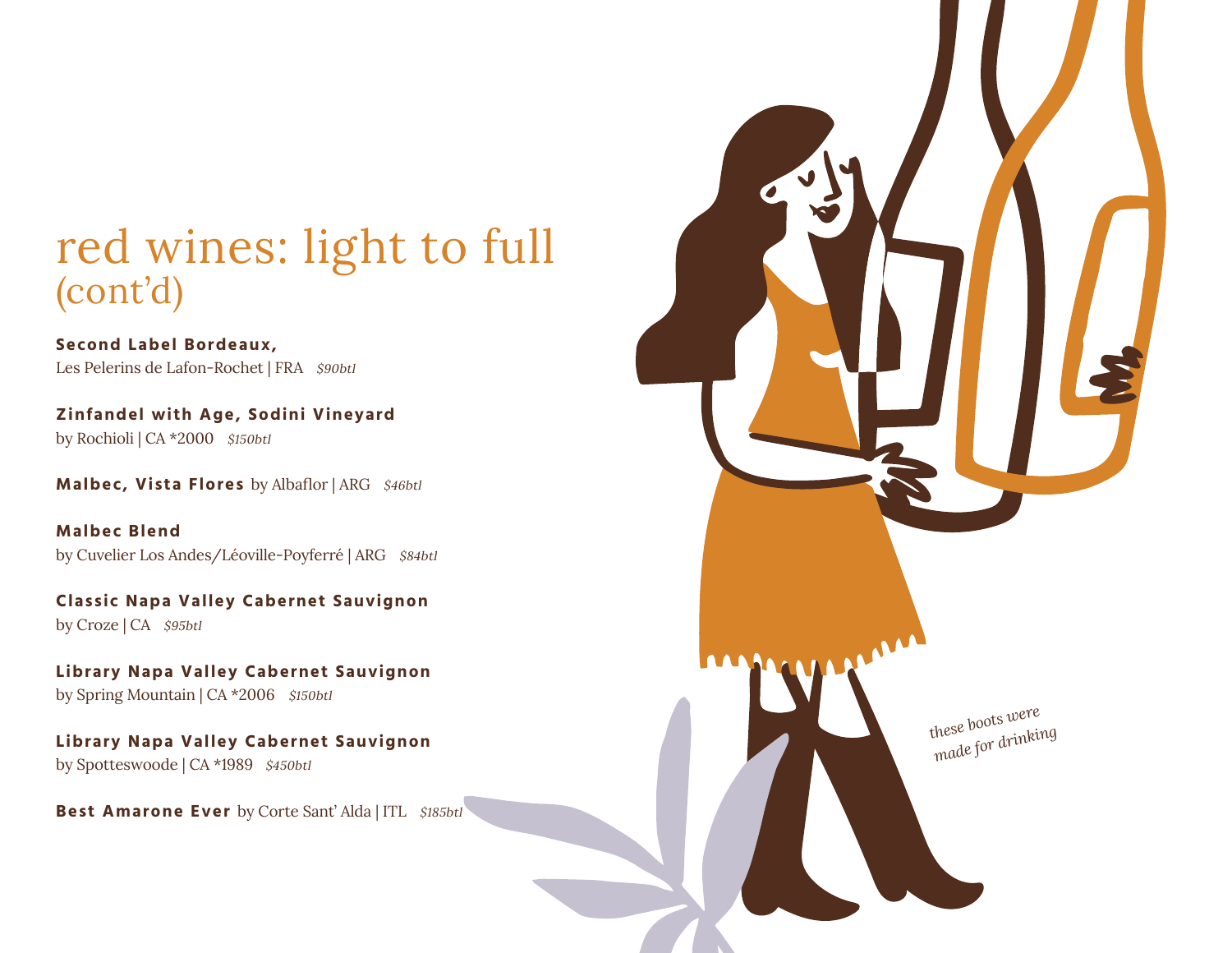![](_page_11_Picture_0.jpeg)

*cheers to this glass and many more!*